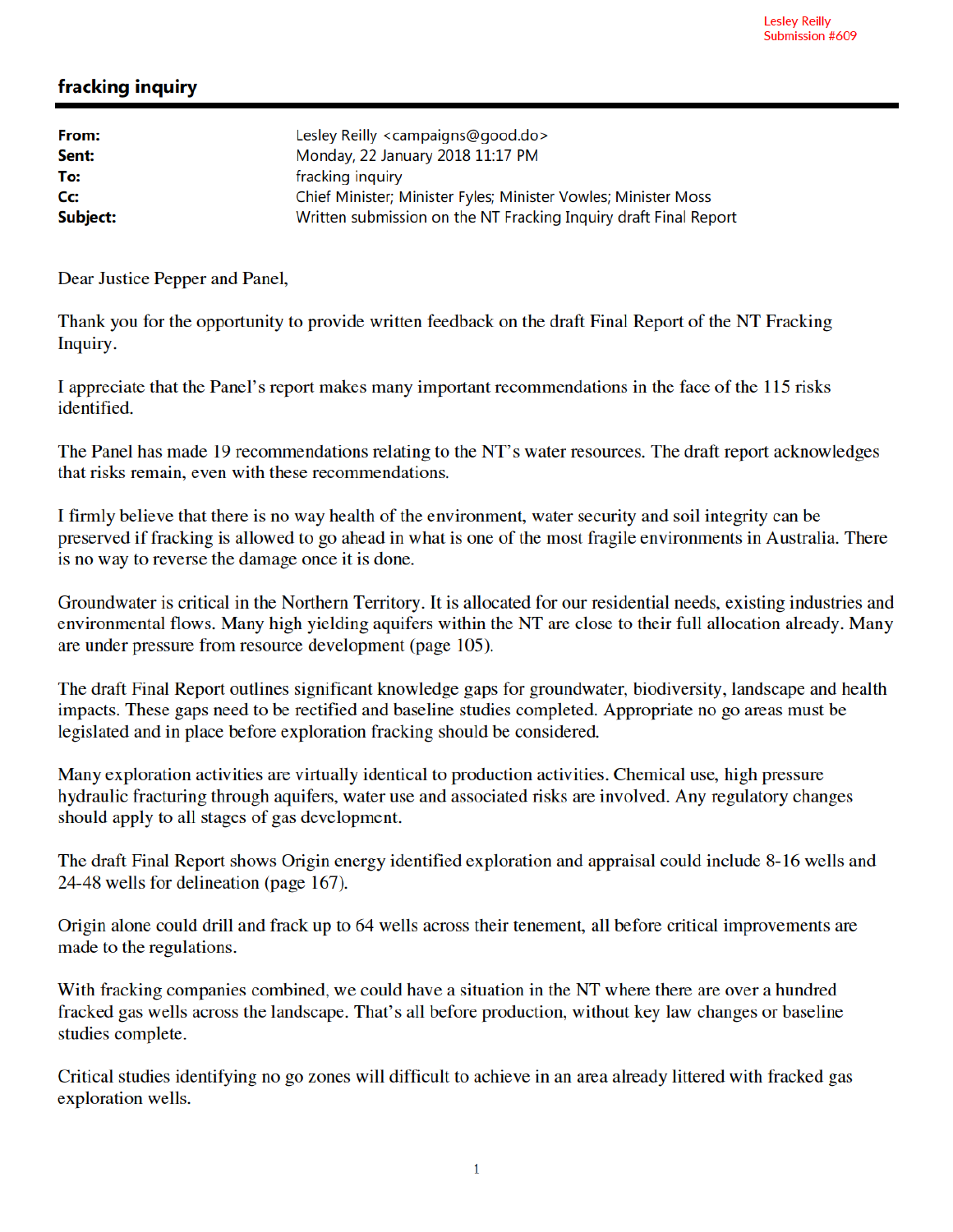I support the swath of new regulations and legislation required to try and protect landholders and water. However, that work needs to happen before the oil and gas industry is permitted to start fracking in the Northern Territory again.

The below critical recommendations must be improved and work completed BEFORE EXPLORATION fracking takes place.

Recommendation 5.1 (Enforceable code of practice for abandonment of onshore gas wells)

Recommendation 5.6 (Wastewater management framework)

Recommendation 7.1 (Water Act amended for shale extraction licence and payment for water)

Recommendation 7.4 (Strategic regional environmental and baseline assessment (SREBA), including a regional groundwater model, be developed and undertaken)

Recommendation 8.4 (Fire management plan and 10 year baseline assessment)

Recommendation 9.2 (Code of practice be developed and implemented for monitoring, detection and reporting of methane emissions)

Recommendation 10.1 (Human Health Risk Assessment prepared and approved)

Recommendation 12.11 (Social impact management plan) This recommendation should also be extended to allow for the legal right to say 'no' to fracking.

Recommendation 14.1 (Design and implement a full cost recovery system for fracking regulation)

Recommendation 14.16 (Legislation to regulate seismic surveys, drilling, hydraulic fracturing, and well abandonment)

Recommendation 14.18 (Fit and proper person test)

Recommendation 15.1 (Strategic regional environmental and baseline assessment (SREBA) undertaken and no go zones implemented)

In the NT there is a saying, "Once you frack you can't go back." Exploration fracking is no different. The studies, legal improvements and no-go zones suggested by the panel are critical. They must be actioned before any further fracking exploration.

Let's not wait until the production phase to put in place critical new regulations and laws. We must avoid delays to the protection of the Northern Territory's water, landscapes and people.

In short, fracking is unacceptable, and should be completely banned.

Thank you for considering my feedback on this critical matter for the future of the Northern Territory.

Yours sincerely, Lesley Reilly White Gums, Northern Territory, 0870, Australia